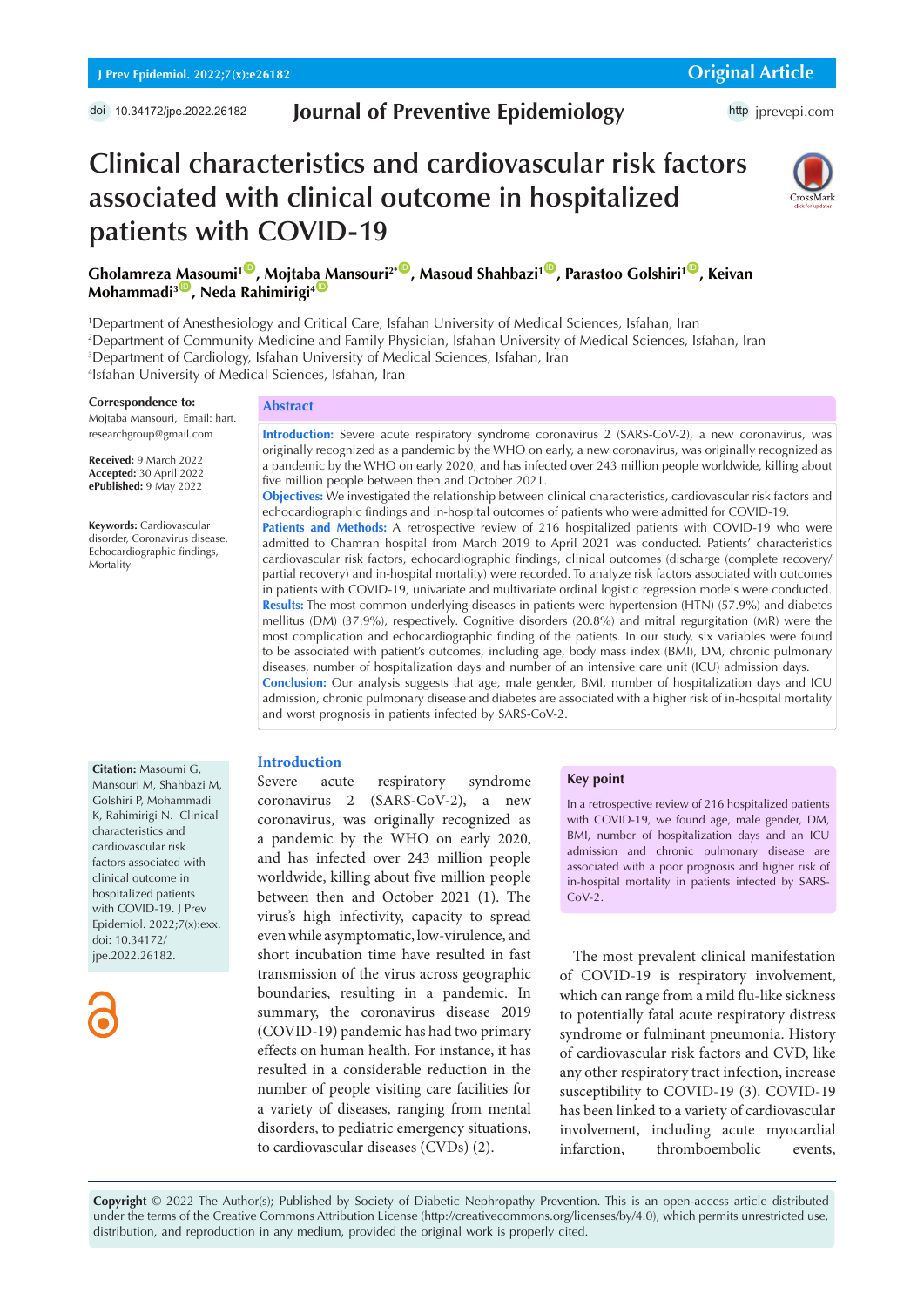#### Masoumi G et al

myocarditis, takotsubo cardiomyopathy, acute left and right ventricular failure (occurring as a result of increased right ventricular afterload caused by pulmonary emboli or lung involvement) and cardiogenic shock (4). Due to these involvements, the use of transthoracic echocardiography (TTE) in patients with severe COVID-19 on mechanical ventilation or circulatory support has increased. Despite the fact that cardiac biomarkers such as high-sensitivity cardiac troponin (hs-cTnI) are emerging as good predictors of prognosis in these patients, evidence on echocardiographic abnormalities in these individuals is scarce. Studies estimated that about 20%–51% of patients with COVID-19 whom admitted to the health care units, are found to have at least one comorbidity (5). According to some studies, comorbidities like diabetes mellitus (DM), hypertension (HTN), chronic lung disease, chronic kidney disease (CKD), and other chronic diseases are linked to a higher risk of severe complications and death (6).

## **Objectives**

The aim of this study is to evaluation the relation of cardiovascular risk factors and echocardiographic findings with outcome and mortality in patients admitted due to COVID-19 in a tertiary center in Iran.

# **Patients and Methods**  *Study design*

This cross-sectional study was conducted at Chamran hospital, Isfahan, Iran, a major tertiary cardiology center in the period of March 2019 to April 2021. We included all consecutive patients who were hospitalized due to diagnosis of COVID-19 disease based on having at least one positive polymerase chain reaction (RT-PCR) assay of nasal and pharyngeal swabs or a chest CT scan indicating of COVID-19 disease. If more than 10% of the required data is not available in the patient's documents, the patient excluded from the study. Patients' demographic data such as age, gender, occupation, level of education and city of residence were documented.

Patient's medical comorbidities such as HTN, DM, chronic lung disease, hypothyroidism, hyperthyroidism, hyperlipidemia and medications that are taken before COVID-19 were recorded (focusing on the use of ACEI drugs, antibiotics, antiplatelets, antihypertensive drugs, H2 blockers, and anti-inflammatories). DM and HTN was define as a history of DM or taking anti-diabetic drugs and systolic blood pressure of ≥140 mm Hg, or a diastolic blood pressure of ≥90 mm Hg, or taking anti-hypertensive drugs, respectively.

Echocardiography was performed at the beginning of admission and based on the patients hemodynamic, and symptoms may be redone during the time of hospitalization or at the time of discharge. Echocardiographic findings (assessed in accordance with previous guidelines) (7,8) such as and ejection fraction (EF), pericardial effusion, valvular heart disease and pulmonary artery pressure

were recorded. In some cases, for better evaluation, transesophageal echocardiography (TEE) was conducted too.

High-level supplement oxygen or mechanical ventilation was conducted for patients with acute respiratory failure [partial pressure arterial oxygen  $(PaO, <70%)$ ] and all patients required invasive mechanical ventilation (IMV) were transferred to intensive care unit (ICU). During hospitalization, echocardiographic findings (TTE or TEE), complication (such as pneumothorax, hemothorax, cognitive disorders, coronary dissection), type of anesthesia [general anesthesia (GA) or sedation], usage of intraaortic balloon pump (IABP) or ECMO (extracorporeal membrane oxygenation) (V-V and A-V mode), length of stay in ward or ICU and outcome (discharged complete or partial recovered and mortality in hospital) were recorded.

Patients might be discharged if the body temperature turned to <37.3°C for more than two days, respiratory symptoms and lung involvement decreased significantly, and two consecutive negative reverse transcription polymerase chain reaction (RT-qPCR) of SARS-CoV-2 tests were obtained.

# **Data analysis**

The Statistical Package for the Social Sciences (SPSS) version 25 was used for statistical analysis. Continuous variables were described using mean ± standard deviation (SD) or median and interquartile range and categorical variables using numbers and percentage (%). The significance level was chosen to be 0.05. The chi-square/Fisher's exact test and independent sample *t* test/Mann-Whitney U test was conducted for comparing categorical and parametric variables, respectively to analyze risk factors associated with outcomes in patients with COVID-19, univariate and multivariate ordinal logistic regression models were used. A *P* value of less than 0.05 was considered significant.

# **Results**

A total of 216 patients with COVID-19 who were admitted to Chamran hospital during March 2019 to April 2021 were included. 147 (68.1%) patients were male. The mean ± SD of the variables in our patients was, age; 63.7±15.1 years, body mass index (BMI); 25.2±4.1 kg/m<sup>2</sup>, total length of hospital stays; 7.6±4.2 days (range :1-39 days), duration of stay in ICU; 6.3± 2.4 days (range; 1 to 32 days) and duration of ventilator connection in ICU patients: 5.6±2.3 days (range; 1 to 26 days). Demographic characteristics of participants were summarized in [Table 1](#page-2-0). The most common underlying disease in patients were HTN (57.9%) and DM (37.9%), respectively ([Table 2\)](#page-2-1). Cognitive disorders (20.8%) and mitral regurgitation (MR) were the most complication and echocardiographic finding of the patients. [Table 3](#page-2-2) summarizes frequency of complications, echocardiographic findings, types of anesthesia and IABP during the hospitalization. Extracorporeal membrane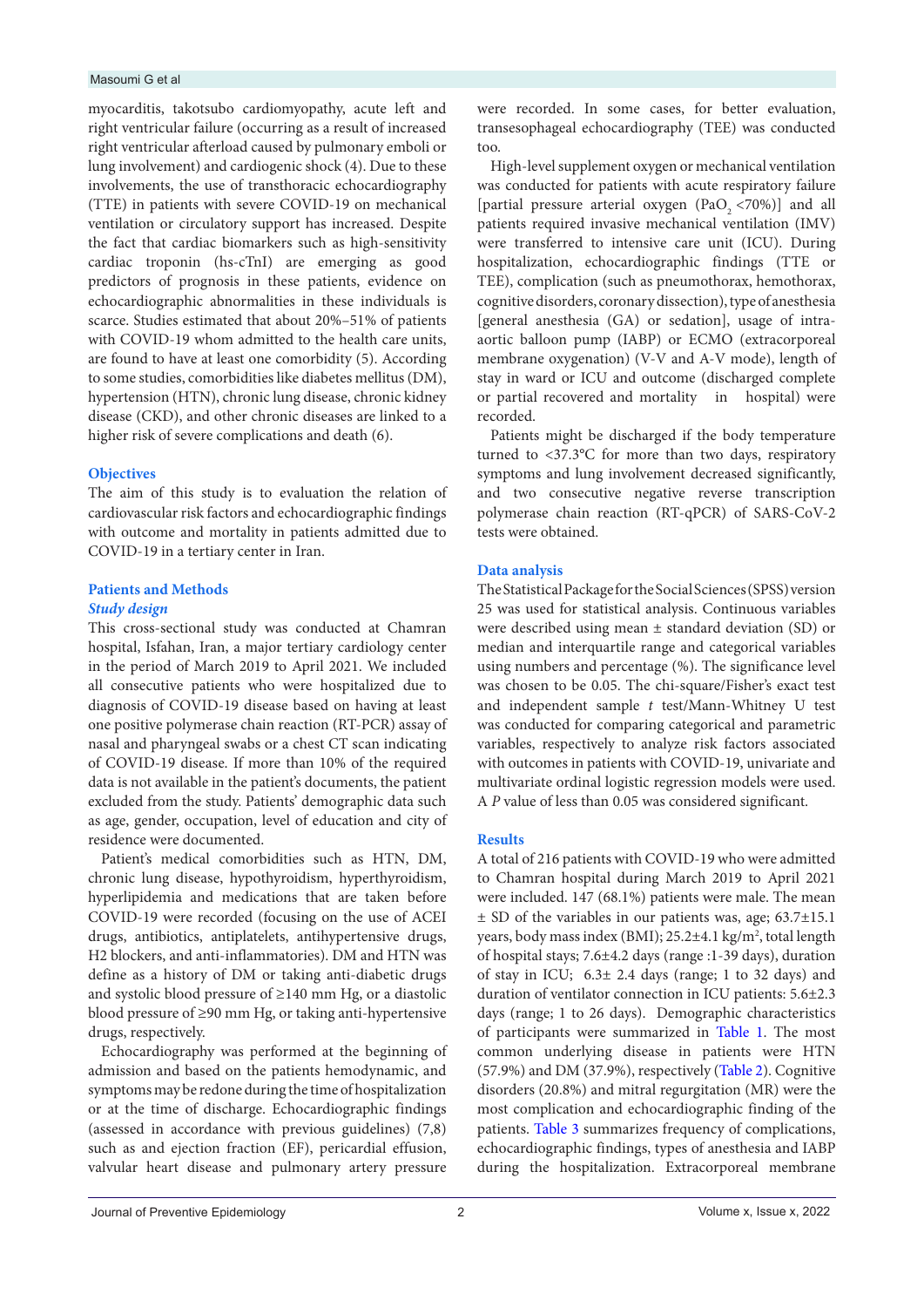<span id="page-2-0"></span>**Table 1.** Demographic characteristics of participants

|                     |                          | Number $(N=216)$ | $\%$ |
|---------------------|--------------------------|------------------|------|
| Gender              | Male                     | 147              | 68.1 |
|                     | Female                   | 69               | 31.9 |
| Education<br>status | <b>Illiterate</b>        | 42               | 19.4 |
|                     | Undergraduate            | 32               | 14.8 |
|                     | Diploma and postgraduate | 82               | 38   |
|                     | Higher                   | 60               | 27.8 |
| $\mathsf{J}$        | Housewife                | 44               | 20.4 |
|                     | Employee/worker          | 82               | 38   |
|                     | Physician                | $\overline{2}$   | 0.9  |
|                     | Unemployed               | 42               | 19.4 |
|                     | <b>Retired</b>           | 46               | 21.3 |

<span id="page-2-1"></span>**Table 2.** Distribution of underlying disease and medication usage frequency

| Variable               | No. (%)<br>$(N=216)$ | <b>Taking medication</b><br>related to the disease<br>No. $(\%)$ (N=216) |  |  |
|------------------------|----------------------|--------------------------------------------------------------------------|--|--|
| Ischemic heart disease | 74 (34.3)            | 70 (32.4)                                                                |  |  |
| Chronic lung disease   | 41 (19)              | 36(16.7)                                                                 |  |  |
| Diabetes mellitus      | 80 (37)              | 72(33.3)                                                                 |  |  |
| Thyroid disorders      | 28 (13)              | 31 (14.4)                                                                |  |  |
| Hyperlipidemia         | 78 (36.1)            | 72 (33.3)                                                                |  |  |
| Hypertension           | 125 (57.9)           | 114 (52.8)                                                               |  |  |

<span id="page-2-2"></span>**Table 3**. Frequency distribution of complications, echocardiographic findings, type of anesthesia and drug use

|                            |                         | No. (%)   |
|----------------------------|-------------------------|-----------|
|                            |                         | $(N=216)$ |
|                            | Pneumothorax            | 12(5.6)   |
|                            | Hemothorax              | 10(4.6)   |
|                            | Pseudoaneurysm          | 15(6.9)   |
| Complications              | Coronary dissection     | 15(6.9)   |
|                            | Post-operative bleeding | 12(5.6)   |
|                            | Cognitive disorders     | 45 (20.8) |
|                            | AS.                     | 27 (12.5) |
|                            | AI                      | 39(18.1)  |
|                            | M <sub>S</sub>          | 13(6)     |
| Echocardiographic findings | MR                      | 58 (26.9) |
|                            | <b>TR</b>               | 28(13)    |
|                            | Pericardial effusion    | 25(11.6)  |
|                            | $G_A$                   | 39 (18.1) |
| Type of anesthesia         | Sedation                | 132       |
| <b>IABP</b>                |                         | 18        |
|                            | Nesdonal                | 13        |
|                            | <b>Ftomidate</b>        | 20        |
| Consumed anesthetic drug   | Propofol                | 119       |
|                            | <b>Narcotics</b>        | 91        |

IABP: Intra-aortic balloon pump, AS: Aortic stenosis, AI: aortic insufficiency, MS: Mitral stenosis, MR: Mitral regurgitation, TR: tricuspid regurgitation

oxygenation was performed in three patients. Two patients underwent V-V ECHMO whom died after five and two days. One patient underwent V-A ECHMO whom died after one day. Among all patients, 155 (71.7%) patients discharged complete recovered, 9 (4.2%) patients were

discharged partially recovered, and 49 (22.7%) patients died in-hospital.

All patients were divided into three groups base on their prognosis, discharged with complete recovery, discharged with partial recovery and in-hospital mortality. Ordinal logistic regression model was conducted for evaluation of the effect of potential predictors of COVID-19 outcome [\(Table 4](#page-3-0)). Around six variables were found to be associated with patient's outcomes, including age, BMI, DM, chronic pulmonary diseases, number of hospitalization days and number of ICU admission days. The results of multivariate model revealed that odds ratio of outcomes for number of ICU admission days was 0.12(95% CI: 0.06, 0.25; *P* value < 0.001), for patients with DM = 0.52(95% CI: 0.27,1.01), for chronic lung disease=0.55(95% CI: 0.26,1.17 ), for BMI=0.74(95% CI: 0.39,1.41), and for male gender=1.509 (95% CI: 0.77, 3.30). This study showed patients' adherence to medications (HTN, DM, thyroid and dyslipidemia) had not correlation with patient's outcome (*P* value for all of them<0.05).

# **Discussion**

In patients with COVID-19, it is essential to consider and assess the disease's severity early and precisely (9). The aim of this study was to explore critical predictive risk factors that can help us establish the severity and outcome in admitted COVID-19 patients based on echocardiographic, underlying disease and in-hospital clinical data.

Our study showed that, the most common underlying disease in patients were HTN (57.9%) and DM (37.9%), respectively. Additionally, cognitive disorders (20.8%) and MR were the most complication and echocardiographic finding of the patients. Sedation was the most type of anesthesia and propofol was the most used anesthetic agent in our patients. Patients with DM, male gender, higher BMI, chronic lung disease, higher numbers of hospitalization and ICU admission days had more poor outcomes.

Different studies have linked variations in COVID-19 outcome to male gender, which is consistent with our findings (10,11). Angiotensin-converting enzyme 2 (ACE2) expression was observed to be more prevalent in Asian men in one study utilizing single-cell sequencing (12). Females acquire stronger innate and adaptive immune responses than men throughout time, and they are less vulnerable to viral infections (13). These two factors might be the basis for poor prognosis of COVID-19 in males compared to females.

Xu et al assessed 400 patients hospitalized with COVID-19 and demonstrated that age >40 years old, HTN, cTnI >0.04 ng/mL, interval between illness onset and diagnosis and admission were independent significant predictors of illness severity and outcome (14). Obesity is connected to a higher prevalence of cardiometabolic illnesses such HTN, dyslipidemia, and DM, all of which are linked to worse outcomes (15). Our analysis revealed a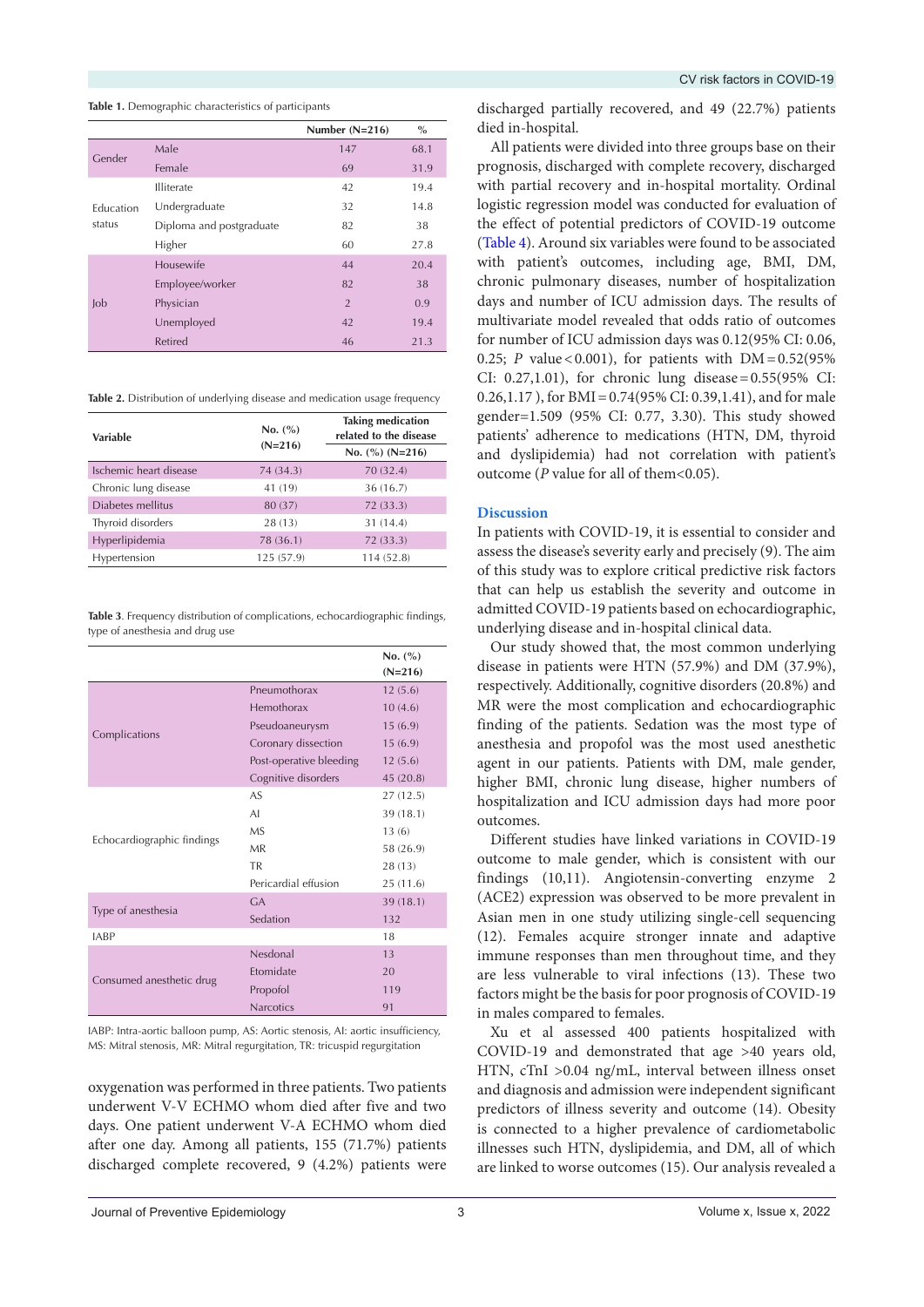## Masoumi G et al

<span id="page-3-0"></span>**Table 4.** Results of univariate ordinal logistic model using three levels of outcome as response

| Variable                             | B         | <b>SE</b> | Wald           | P value | 95% CI             |             |
|--------------------------------------|-----------|-----------|----------------|---------|--------------------|-------------|
|                                      |           |           |                |         | <b>Lower bound</b> | Upper bound |
| Age $(y)$                            | 0.016     | 0.018     | 0.835          | 0.361   | $-0.019$           | 0.051       |
| BMI $(kg/m2)$                        | $-0.107$  | 0.054     | 3.911          | 0.048   | $-0.213$           | $-0.001$    |
| Number of hospitalization days       | 0.225     | 0.071     | 10.067         | 0.002   | 0.086              | 0.364       |
| Number ICU days                      | $-0.212$  | 0.058     | 13.587         | 0.000   | $-0.325$           | $-0.099$    |
| Male gender                          | $-1.073$  | 0.504     | 4.531          | 0.033   | $-2.060$           | $-0.085$    |
| Disease: Pulmonary (ref=not have)    | $-15.091$ | 0.527     | 818.93         | 0.000   | $-16.124$          | $-14.057$   |
| Disease: hypertension (ref=not have) | $-0.007$  | 0.436     | $\overline{0}$ | 0.988   | $-0.861$           | 0.848       |
| Disease: Thyroid (ref=not have)      | 0.233     | 0.637     | $\Omega$       | 0.715   | $-1.016$           | 1.482       |
| Disease: IHD (ref=not have)          | 0.090     | 0.439     | 0.134          | 0.838   | $-0.771$           | 0.951       |
| Disease: HLP (ref=not have)          | $-0.146$  | 0.420     | 0.042          | 0.729   | $-0.969$           | 0.677       |
| Disease: DM (ref=not have)           | 1.145     | 0.397     | 0.120          | 0.004   | 0.367              | 1.923       |
| $AS$ (ref= $No$ )                    | 1.069     | 0.616     | 8.313          | 0.083   | $-0.138$           | 2.277       |
| $AI$ (ref= $No$ )                    | 0.430     | 0.495     | 3.014          | 0.385   | $-0.540$           | 1.400       |
| MS (ref=No)                          | 0.779     | 0.759     | 0.755          | 0.305   | $-0.709$           | 2.267       |
| $MR$ (ref= $No$ )                    | 0.448     | 0.431     | 1.054          | 0.299   | $-0.397$           | 1.294       |
| $TR$ (ref= $No$ )                    | 0.061     | 0.602     | 1.080          | 0.920   | $-1.120$           | 1.241       |
| $IABP$ ( $ref=No$ )                  | 1.176     | 0.723     | 0.230          | 0.104   | $-0.242$           | 2.593       |

SE, standard error; BMI: body mass index, IABP: Intra-aortic balloon pump, AS: Aortic stenosis, AI: aortic insufficiency, MS: Mitral stenosis, MR: Mitral regurgitation, TR: tricuspid regurgitation, DM: diabetes mellitus, IHD: Ischemic heart disease.

linear association between BMI and poor outcome, which was consist with other studies (16,17). However, our results are inconsistent with the study by Kanf et al, which showed non-linear (U shaped) association (18). Zhang et al concluded that obesity is a significant risk factor for death in hospitalized COVID-19 patients (19).

Diabetes mellitus is the second most prevalent comorbidity in COVID-19 hospitalized patients (after HTN), and its frequency rises with age (20). Our research found that diabetic individuals infected with SARS-CoV-2 have poorer prognosis than those without diabetes, regardless of age. Beyond the obvious link between DM and atherosclerosis and CVD, poor glycemic management may have a deleterious impact on the fate of diabetic patients hospitalized due to COVID-19 via a variety of pathways (21). Our study revealed that patients with more days of ICU admission had worst prognosis. The mortality among coronavirus confirmed cases admitted to ICU was found to be 39 percent in a recent study which means, there is one death for every three cases of admission (22). This is consisted with some other studies (20,23). The likely cause for high mortality in ICU may be discussed in terms of a limited number of mechanical ventilators, proper laboratory investigation, integrated patient monitoring, presence of co-morbidities and hospitalacquired infections (24).

# **Conclusion**

Our analysis suggests that age, male gender, BMI, number of hospitalization days and ICU admission, chronic pulmonary disease and diabetes are associated with higher risk of in-hospital mortality and worst prognosis in patients infected by SARS-CoV-2.

# **Limitations of the study**

Our research has a number of limitations. To begin with, the retrospective design of our study may have affected the integrity of the data and lowered its validity; therefore, additional prospective cohort studies should be considered in the future.

Second, the patients in our study are all from Isfahan province, indicating that large-scale nationwide studies are urgently needed to give more accurate and complete data. Third, the progression of sickness in distinct subtypes needed to be examined thoroughly. Clinicians needed a model for predicting illness progression in order to effectively guide treatment.

## **Authors' contribution**

MGh: Principal investigation, Concept, design. MM: Concept and design, Data gathering. ShM: Principal investigation, writing, revision. GP: Data analysis, writing. MK: Revision, data gathering. RN: Revision, Data gathering.

#### **Conflicts of interest**

The authors declare that they have no competing interests.

#### **Ethical issues**

The research followed the tenets of the Declaration of Helsinki. The Ethics Committee of Isfahan University of Medical Sciences approved this study. The institutional ethical committee at Isfahan University of Medical Sciences approved all study protocols (IR. MUI.MED.REC.1400.022). Accordingly, written informed consent taken from all participants before any intervention. Besides, ethical issues (including plagiarism, data fabrication and double